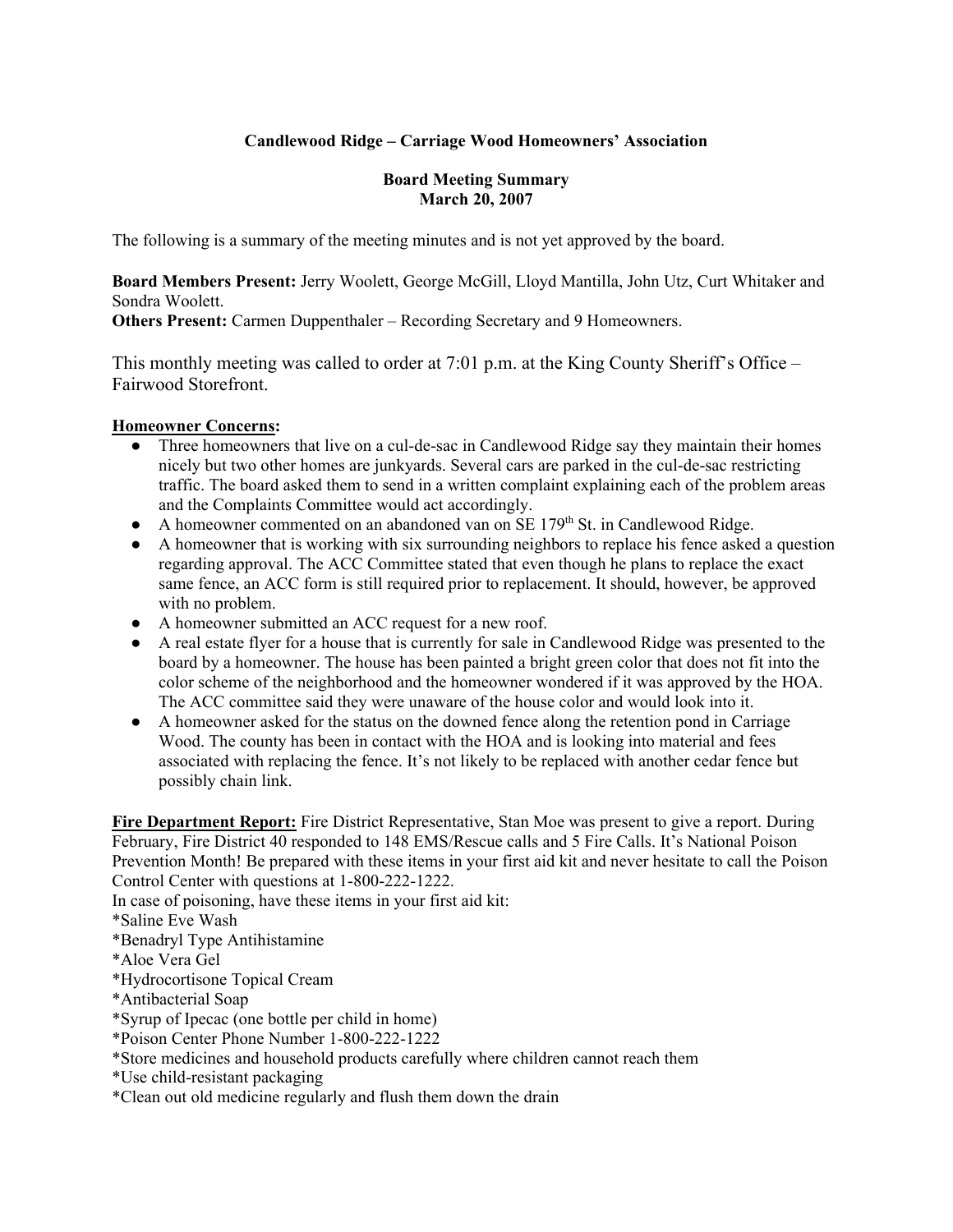\*Put Mr. Yuk stickers on poisonous products in your home For more poison prevention information log on to: www.wapc.org/safety.htm.

**Police Report:** Officer Sam Shirley was present to give a report. He stated several speeding complaints had been received. Vandals used spray paint along the path in Candlewood Ridge Park. A homeowner asked about officers seen in Carriage Wood on SE 181st St. at approximately 4:00 am with a canine and carrying flashlights. Officer Shirley stated he was unaware of the occurrence and it was possibly a training exercise. A board member asked about police activity at a home in Fairwood Greens near the Fairwood Methodist Church. Officer Shirley said it was drug related.

**Approval of Last Month's Minutes:** A motion was made to approve the February board meeting minutes as written. It was seconded and passed. Signing of the minutes took place by the board.

# **Old Business:**

- Garage Sale CR/CW Annual Neighborhood Garage Sale is scheduled for Friday and Saturday, May  $4^{\text{th}}$  &  $5^{\text{th}}$  from 9-5 pm.
- The CR/CW HOA Easter Egg Hunt has been cancelled this year due to a lack of volunteers.
- The board continues to research fees associated with having a reserves analysis done, as well as, moving HOA reserves to an online bank for higher returns.
- A suit has been filed by the Prosecuting Attorneys Office for vandalism that occurred to the slide in Candlewood Ridge Park. The suspect will likely be performing community service hours to pay back the fine of replacing the slide.

## **New Business:**

- Mark your calendar and plan to attend the **CR/CW Summer Picnic**. Join your neighbors on Saturday, August  $11<sup>th</sup>$  from Noon to 4:00 pm for an afternoon of fun activities. Contact Joelle Hinterberger at 425-765-5469 or via email at treasurer@crcwhoa.org if interested in helping to organize this fun family event!
- HOA emails were briefly discussed. It was agreed that a record of all board members passwords should be kept on file.

## **Common Areas Report:**

- The grass is beginning to come up in the top-dressed areas of the grass field at Carriage Wood Park. Sport activities are not allowed in the park until the grass has had a chance to set up. It is unknown at this time how long that may take.
- The electrical controller for the water system had to be replaced in Carriage Wood Park.
- Canber was given the approval to:
	- Remove merry-go-round, pea gravel, railroad ties and concrete pad at old big toy site of Candlewood Ridge Park and reseed the area. (all but the removal of the concrete pad had been completed)
	- Add larger barrier rocks along Candlewood Ridge Park to prevent cars from entering the park.
- Canber has removed the downed tree limbs along grass of Carriage Wood Park.
- Authorization was recommended to have Canber re-bark boarders of our common areas and entrances in accordance with their proposal. A motion was made to accept Canber's proposal and authorize the re-barking of our common areas and entrances, not to exceed \$2,600. The board passed the motion.
- A new Private Property Sign has been obtained to replace the damaged one in Carriage Wood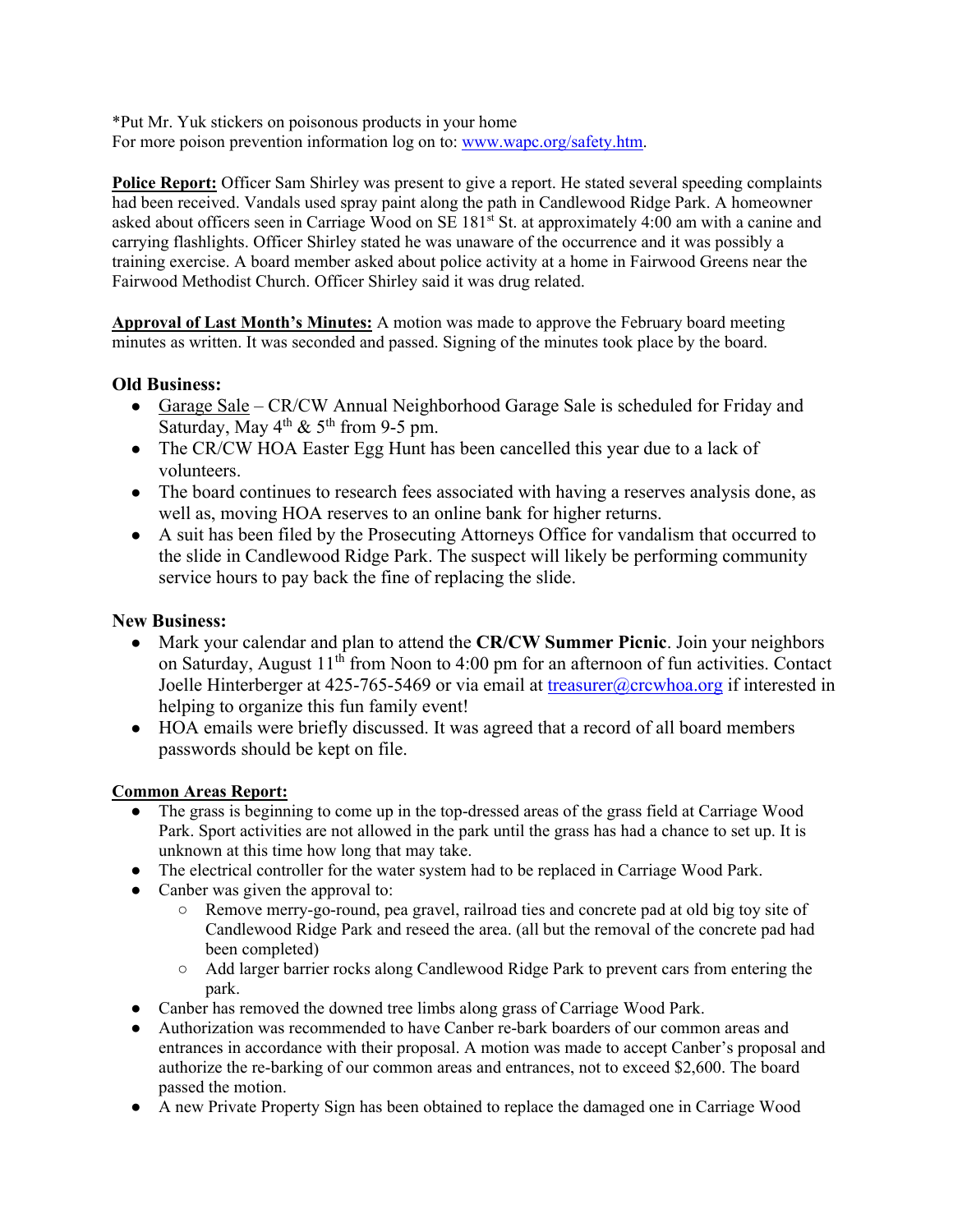Park. Installation is expected to occur within the next two weeks.

**Architectural Report:** 7 new ACC applications were received since last months meeting as follows:

- 2 Fences
- 1 House Painting
- 1 Roof
- 2 Sheds
- 1 House Siding

A discussion took place regarding a vinyl siding request submitted by a homeowner. Pictures were reviewed of homes in another area that have vinyl siding installed. The ACC Committee is researching manufacturers and vinyl siding materials currently on the market. Vinyl siding requests will be approved on a case-by-case basis and require an ACC approval form be submitted prior to commencing work.

Due to recent windstorms and the age of most cedar fences in our HOA, many fences need to be replaced. A discussion took place regarding alternate fencing materials that are now available. The ACC committee will research new fencing materials on the market and establish new fencing guidelines in the future. Homeowners planning to replace their fence must first submit an ACC approval form as required. Fences are approved on a case-by-case basis.

As a reminder, it is the homeowner's responsibility, not the contractor, to insure an ACC request signed by the homeowner is submitted and approval received prior to commencing external home improvement projects. A \$100 fine can be imposed for not following this procedure. The ACC has up to 30 days to respond to an ACC request but tries to respond much sooner. It is recommended that if a response to an ACC request has not been received within two weeks, the homeowner contact the ACC Chairperson via email at architecture@crcwhoa.org or by leaving a voice message at 425-227-4227. ACC request forms can be found in the Fairwood Flyer or on the HOA website at www.crcwhoa.org.

**Complaints Negotiations Report:** Since last meeting, 10 new complaints were received that included:

- 2 for Portable Basketball Hoops left on sidewalks
- 1 for Christmas Lights still on exterior of home
- 3 for Yard Maintenance
- 2 vehicles parked improperly
- 2 garbage cans stored improperly
- 1 House Paint complaint
- 15 additional complaints are pending and in the complaints process.

Several complaints have been received regarding basketball hoops, both permanent and portable. Basketball hoops are not to be left on the sidewalk due to the pedestrian safety hazard they impose. Homeowners are reminded to store portable basketball hoops away from the sidewalk when not in use. The board is working to establish a new rule and regulation regarding basketball hoops.

As a reminder, all complaints must be received in writing and signed by the author. Your name, address and phone number must be included on the written complaint so the HOA can notify you that the issue is being addressed. You may then mail your complaint to the HOA address at P.O. Box 58397, Renton, WA, 98058. The HOA will keep confidential, to the full extent of the law, all personal information that is submitted, including the complainant's name. Complaint forms can also be found on the HOA website at www.crcwhoa.org.

**Legal and Insurance Report:** A letter has been drafted to send out to all homeowners that border CW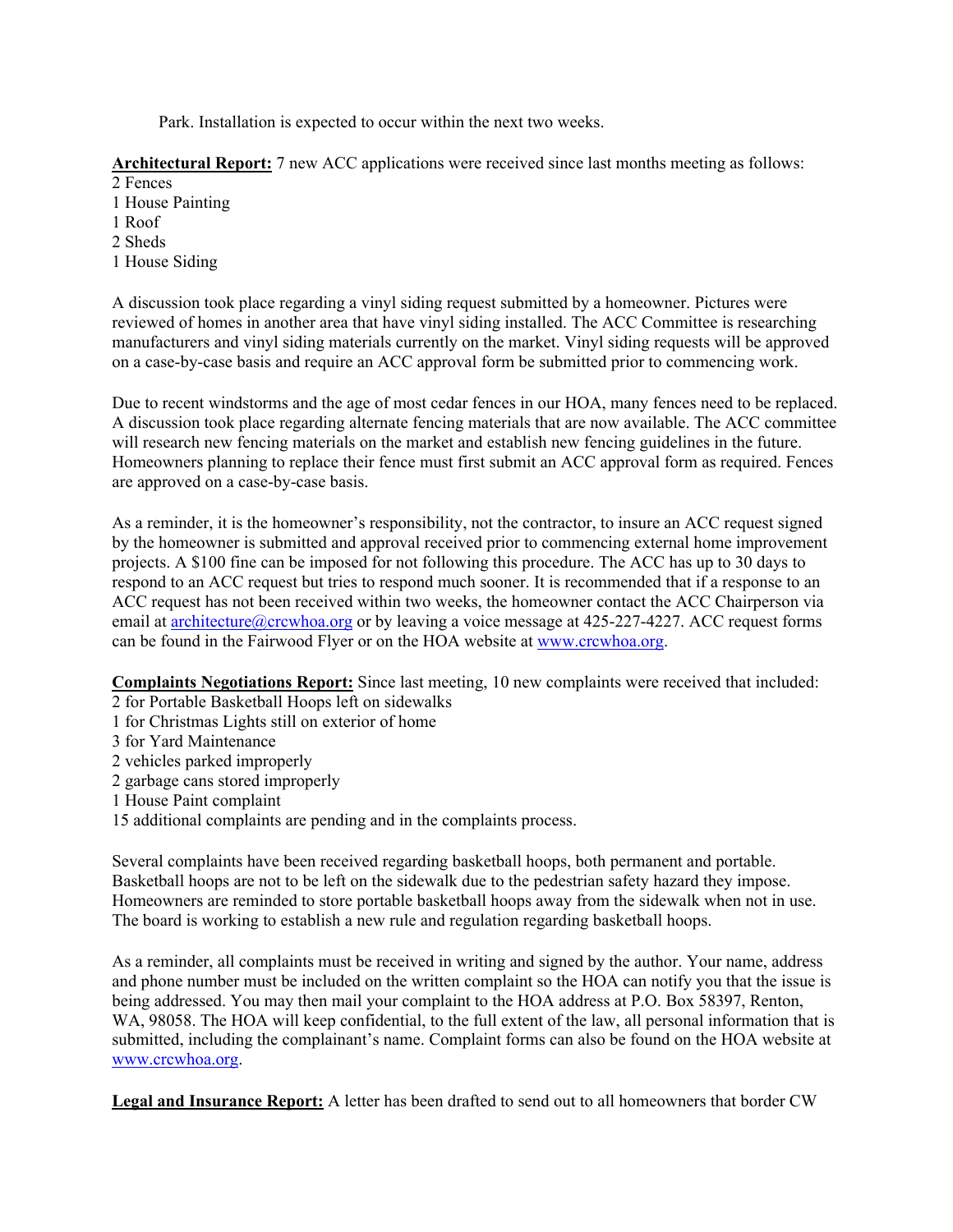Park about property lines and not encroaching on HOA common area property. Letters to be mailed soon. A request has been made to Kent Youth Soccer Association to have proof of insurance liability forms sent to the HOA to keep on file and satisfy requirements. A new Rules and Regulations Committee is being formed to discuss amending the Bylaws, create a Rule and Regulation for Renters, common fine schedule, revisions to ACC R&R and Park Usage R&R, Basketball Hoop and Trash Receptacles issues, standards for replacing Mailboxes, as well as possibly more.

**Treasurer's Report:** The February Budget Comparison and Capital Improvement Fund reports were presented and briefly discussed. It was said the HOA is in good shape financially for the beginning of the year and just the usual expenses occurred.

## **Committee Reports:**

**Park Usage Committee** – No report this month.

**Capital Improvement Committee** – Sitelines has been authorized to begin the planned projects in Candlewood Ridge and Carriage Wood Parks. Installation is expected to begin within the next month.

**The Welcoming Committee** – 15 packets were delivered to new homeowners in March. If you are new to the neighborhood and would like an HOA information packet, call the HOA phone number at (425) 227-4227 and leave a voice message or send an email request to  $\frac{info@crcwhoa.org}{info@crcwhoa.org}$ .

**Block Watch Committee** – If you are interested in resurrecting this important committee please contact the HOA. Volunteers for block watch captains are needed. (425) 227-4227. You can also call the King County Sheriff's Office Fairwood location at (206) 296-3846 to get information on setting up a Block Watch Program.

**Special Topics:** Visit our NEW Website and contact the HOA via Email at: Web - www.crcwhoa.org Email – info@crcwhoa.org

A motion was made to adjourn the meeting at 9:14 p.m.

#### **Next Board Meetings:**

- April 17, 2007
- May 15, 2007
- June 19, 2007

Meetings are usually held at **7:00 p.m.** at the Sheriff's Office, Albertson's Shopping Center. All Homeowners are welcome to attend. (425) 227-4227

# **Candlewood Ridge / Carriage Wood Announcements & Reminders**

\***CR/CW Annual Neighborhood Garage Sale** – is scheduled for Friday and Saturday, May  $4<sup>th</sup>$  &  $5<sup>th</sup>$  from 9-5 pm. Remember to place sidewalk signs directing people to your sale.